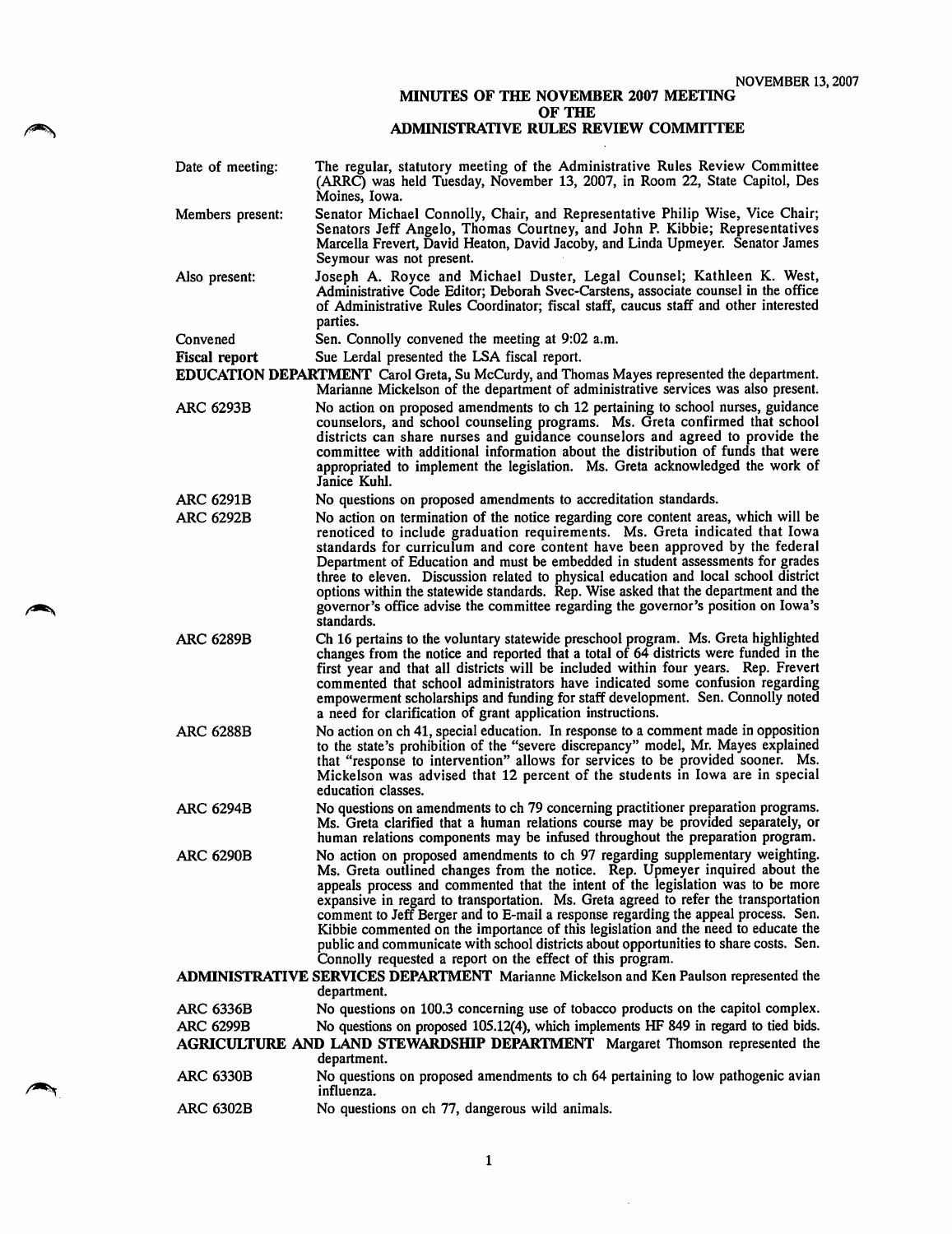ECONOMIC DEVELOPMENT, IOWA DEPARTMENT OF Melanie Johnson, Nancy Landess, Mary Klemesnid, and Alaina Santizo represented the department.

ARC 6311B No action on ch 38, regional sports authority districts. Ms. Landess reported certification of ten communities and outlined the variety of activities included.

ARC 6312B No questions on amendments to ch 44, COG assistance, which reflect a 17-way split in funding.

ARC 6313B No questions on amendments to chs 54 and 55 pertaining to the targeted small business procurement program and financial assistance program.

- ARC 6314B No action on chs 101 to 104: targeted industries division, information technology joint venture fund, information technology training program, and targeted industries internship program.
- ARC 6309B No questions on chs 106 to 109 concerning targeted industries networking, student competition, and career awareness funds and community college equipment and training fund.
- ARC 6365B No questions on ch 400, organization and procedures for the generation Iowa commission.

INSURANCE DIVISION Susan Voss, Craig Goettsch, and Dennis Britson represented the division.

ARC 6361B No questions on amendments to chs 10 and 11 relative to insurance producer licensing and continuing education.

- ARC 6363B No questions on ch 25, military sales practices.<br>ARC 6308B No action on proposed amendments to ch 50, s
- ARC 6308B No action on proposed amendments to ch 50, securities.<br>ARC 6366B No action on ch 55, licensing of public adjusters.
	- No action on ch 55, licensing of public adjusters.
- ARC 6333B Mr. Britson reported that the amendment to rescind ch 19 and adopt chs 100 to 106 concerning sales of cemetery merchandise, funeral merchandise, and funeral services was placed under notice of intended action and adopted and filed emergency. Commenters voiced concern about the emergency adoption, particularly in regard to continuing education requirements, background checks, and date of applicability. Sen. Kibbie concurred with the division's decision not to implement the emergency rules and asked that copies of comments be provided to the committee. Mr. Royce offered to advise the division regarding the procedure by which to reinstate the rescinded ch 19.
- ARC 6205B Subrule 39.15(4) concerning long-term care producer training requirements is under delay. Commissioner Voss reported that tentative agreement has been reached with the independent insurance agents. In addition. Commissioner Voss reported that seniors will be signing up for Medicare Part D this week. Because of changes in the plans, the commissioner encouraged seniors to contact the division for assistance, because approximately 80 percent of seniors will pay less under another plan. Sen. Connolly suggested that the governor's office also be involved in alerting lowans about the changes in Medicare Part D plans, and Sen. Wise asked that Iowa's Congressional delegation be advised as well.
- PUBLIC HEALTH DEPARTMENT Barb Nervig represented the department.
- ARC 6283B No questions on proposed amendments to ch 1 concerning area quarantines.<br>ARC 6284B No questions on proposed ch 2, hepatitis programs.
- No questions on proposed ch 2, hepatitis programs.
- ARC 6285B No questions on amendments to ch 4 regarding congenital and inherited disorders.
- ARC 6286B No questions on ch 130, EMS advisory council.<br>ARC 6287B No questions on data dictionary for reportable p
- No questions on data dictionary for reportable patient data.

INSPECTIONS AND APPEALS DEPARTMENT Steve Mandernach represented the department.

ARC 6356B No action on amendments to chs 104 and 105 pertaining to amusement devices. Mr. Mandernach explained that these amendments add special class C liquor licenses pursuant to SF 510; define the revocation, suspension, denial and appeals processes; and reduce frequency of reporting.

REVENUE DEPARTMENT David Casey and Jim McNulty represented the department.

- ARC 6359B No questions on amendments pertaining to withdrawals from the Iowa educational savings plan trust; exclusions for certain victim compensation payments and for Vietnam Conflict veterans bonus; research activities credit; and checkoffs.
- ARC 6360B No action on amendments pertaining to the film qualified expenditure tax credit and the film investment tax credit.
- ARC 6358B No action on amendments to motor fuel rules regarding method of payment of taxes and filing of reports.
- Committee business The minutes of the October meeting were approved (motion by Sen. Kibbie; seconded by Rep. Frevert).

The next meeting will be held Tuesday, December 11, 2007.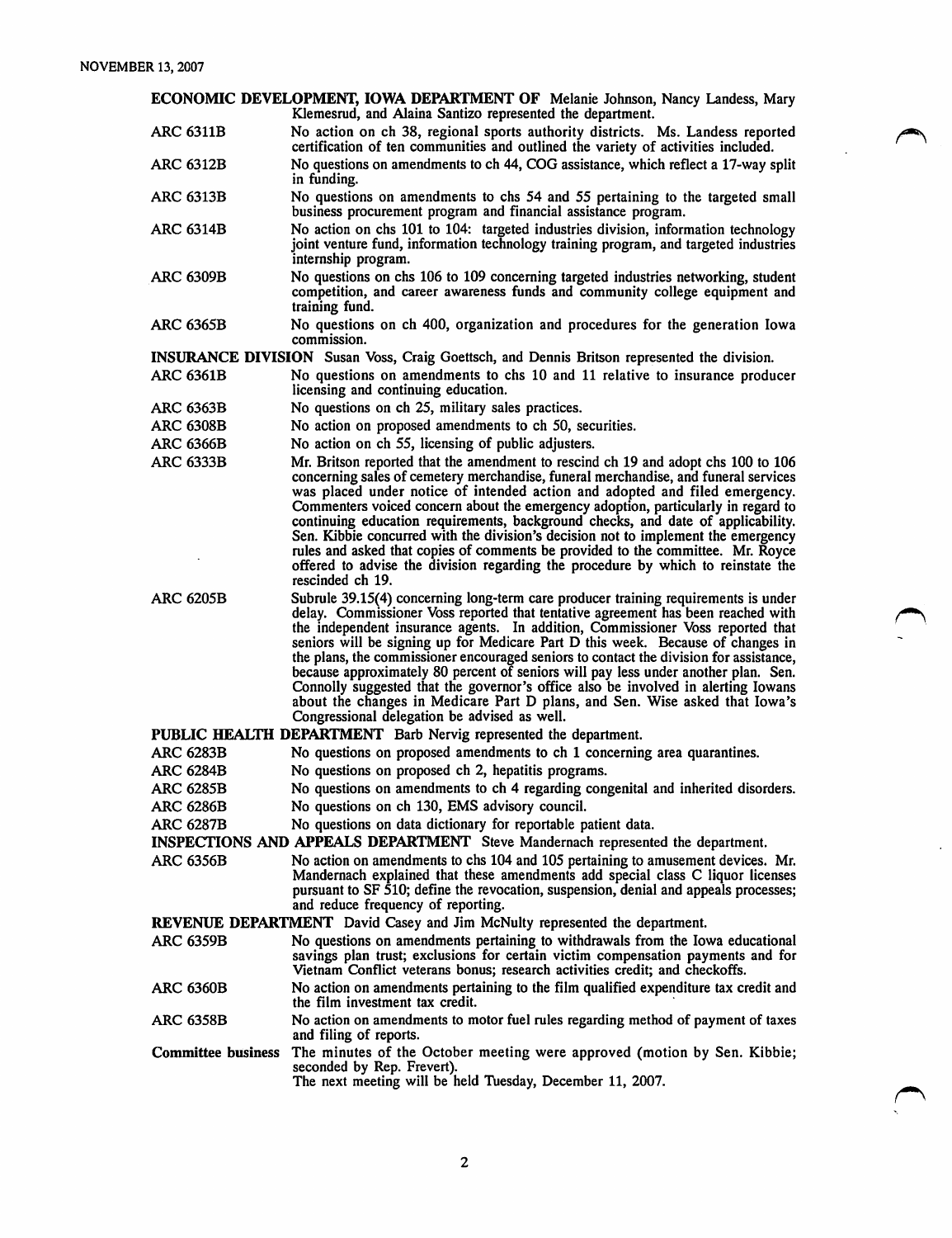MEDICINE BOARD Amy Van Maanen and Heather Palmer represented the board.<br>ARC 6297B No action on proposed amendments to chs 8 to 10 to increase fee No action on proposed amendments to chs 8 to 10 to increase fees. Ms. Van Maanen distributed a summary to justify the fee increases. ARC 6298B Proposed amendments to ch 24 pertain to complaints and investigations. Ms. Van Maanen noted that the various medical societies in the state have expressed concern about sharing complaint information with other states. HUMAN SERVICES DEPARTMENT Nancy Freudenberg represented the department. ARC 6332B No questions on proposed amendments to ch 25, risk pool assistance for counties. ARC 6331B No questions on emergency amendments to ch 25, risk pool assistance for counties. ARC 6269B v No questions on amendments to the calculation of countable income for FIP, FMAP and CMAP eligibility. ARC 6270B No questions on amendments to the standard utility allowance for the food assistance program, ARC 6271B No questions on exemptions to the federal requirements for verifying citizenship and identity for receipt of Medicaid. ARC 6301B No action on proposed amendments to ch 78 to expand Medicaid coverage for dental services. Discussion related to the statewide shortage of dentists who accept Medicaid patients. ARC 6305B No questions on proposed amendments to Medicaid reimbursement methodology.<br>ARC 6272B No action on 78.13 concerning Medicaid reimbursement for nonemergency No action on 78.13 concerning Medicaid reimbursement for nonemergency transportation. ARC 6276B No action on 79.15, education about false claim recovery, which is applicable to all providers that receive \$5 million or more from the Medicaid program in any federal fiscal year. Ms. Freudenberg noted a revision made in response to the Iowa Medical Society. ARC 6277B No action on amendments to ch 92, lowaCare. ARC 6278B No questions on amendments to require fingerprint checks for foster and adoptive parents and adult members of their households. ARC 6279B No questions on amendments to implement a 3 percent increase in provider rates. ARC 6280B No action on 170.3(5) concerning review and redetermination of eligibility for child care services. ARC 6281B No questions on amendments to 170.4 to allow an alternative claim form for child care assistance. ENVIRONMENTAL PROTECTION COMMISSION Jim McGraw, Christine Paulson, Chuck Corell, Ed Tormey, David Wornson, Paul Nelson, and Brian Tormey represented the commission. Other interested parties included Emily Piper on behalf of the Iowa Rural Water Association, Jessica Harder on behalf of the Iowa League of Cities, and Lynn Laws of the Iowa Environmental Council (lEC). ARC 6350B No questions on ch 7, which adopts by reference the department's rules of practice in contested cases. ARC 6354B No questions on amendments to chs 22 and 33 pertaining to air quality and regulation of ethanol production facilities. ARC 6353B No action on amendments to ch 34 requested by EPA concerning CAIR and CAMR. ARC 6352B Subrule 61.3(3) establishes criteria for chemical constituents. Mr. Corell reported that potentially affected entities were notified by letter, and six public hearings were held across the state. Discussion related to the statutory role of the technical advisory committee (TAC) and the commission's decision, subsequent to meeting with the TAC, to change the criteria without further consultation with the TAC. Ms. Harder requested stability in the standards that cities must meet and expressed concern about the potential economic impact. Ms. Piper expressed disappointment that the commission did not follow the prescribed procedure of seeking the advice of the TAC. Ms. Laws expressed support for the criteria as adopted. ARC 6351B Proposed 61.3(5) incorporates Iowa's surface water classification for 292 stream segments based on field assessments conducted in 2006 and involvement of the public, local entities, county conservation boards, the League of Cities, and the Rural Water Association. Mr. Corell stated that the intent is to protect water quality and ensure that discharge limits are not more stringent than necessary. Mr. Corell noted that this list represents approximately one-third of the streams and indicated that no further designations will be proposed until these are approved. Six public hearings are scheduled in November to receive comment on these proposed designations. Discussion related to the assessment protocol used in making the designations. This protocol has been in use for over a year and is currently being adopted into rule. Rep. Wise asked that additional review be scheduled for the December or January meeting.